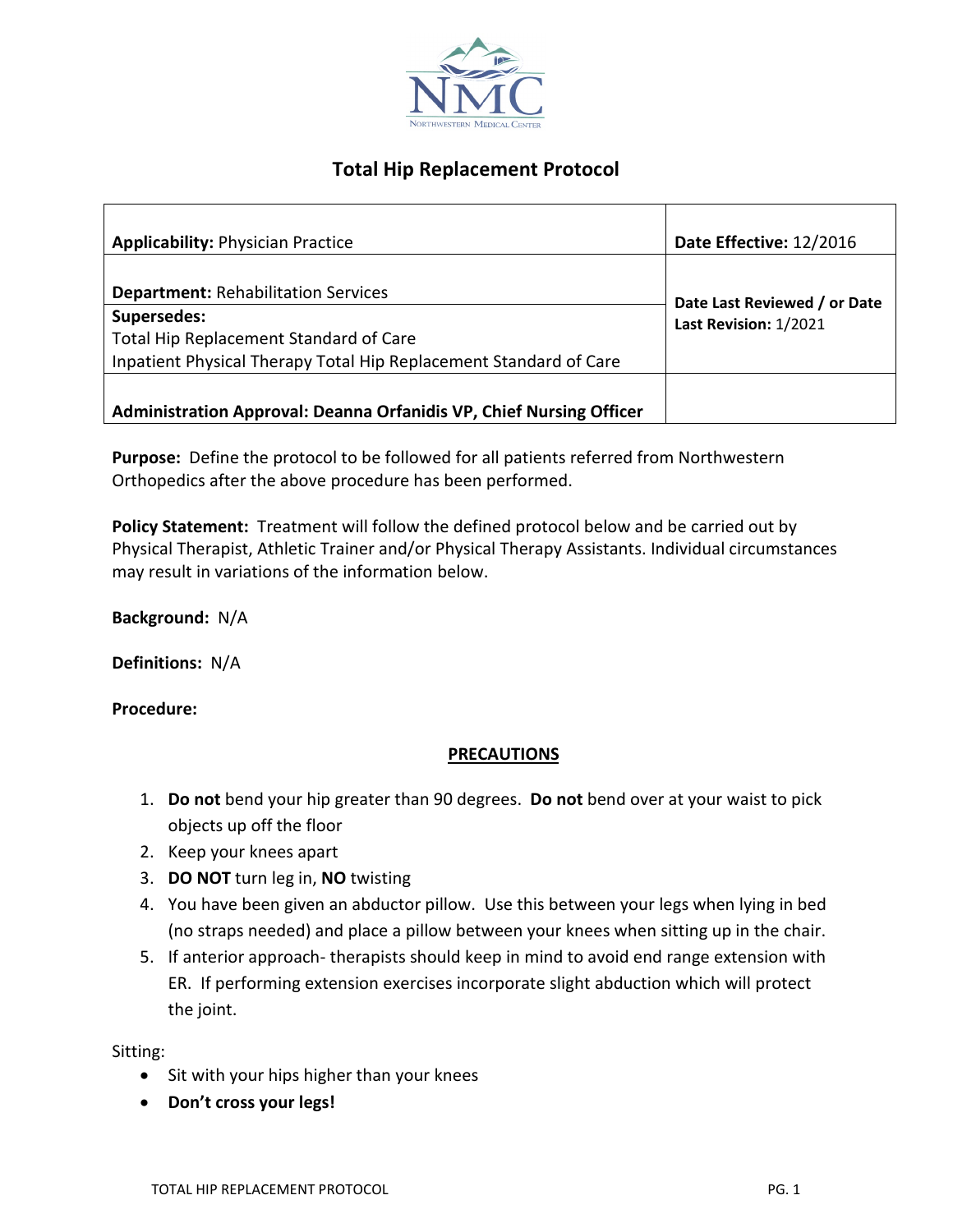

- Don't lean forward when sitting; you may cross your ankles only!
- **Keep your knees apart when getting out of a chair/bed/toilet/car, etc.**
- Straighten your knee on the operated leg, use your arms and your other leg to stand up

Walking:

- You will initially walk with a walker or crutches, once balance and pain allows you will progress to using a cane.
- You may use a cane in your hand opposite your new hip
- You should go for short frequent walks in your home every hour while awake
- Continue to use the cane until you can walk comfortably and without a noticeable limp (You will recover your hip strength faster walking with a cane than limping without it!)

Sleeping:

- Make sure your bed is high enough so that the top of your mattress is slightly above the level of your knees when standing beside it
- Initially the most comfortable positions for sleeping are: lying on your back or your side Use a pillow between your knees if lying on your non-operated hip for the first 6 weeks.
- Plan on lying down in bed with your legs elevated for an hour or so after lunch and as needed to rest and to reduce leg and ankle swelling

Kneeling:

- Minimize kneeing for the first 6 weeks
- Bend your knee on your operated leg and lower yourself onto that knee (**Knees Apart!**)
- Raise yourself to stand using your non-operated leg

# **Acute Care POD 0 – 3**

Acute Care Physical Therapy begins on day of surgery or Post op day #1 (dependent on anesthesia and patients motor control). Frequency 2x/day

*Goals*: Edema education

Safe bed mobility, transfers & ambulation for discharge Patient education-HEP, frequent ambulation, total hip precautions

## *Edema Control:*

Ice/Elevation

*Gait*:

Expectation that patients are in a chair for breakfast and lunch Ambulation with walker, cane or appropriate assistive device Stair training performed on POD#1 or POD#2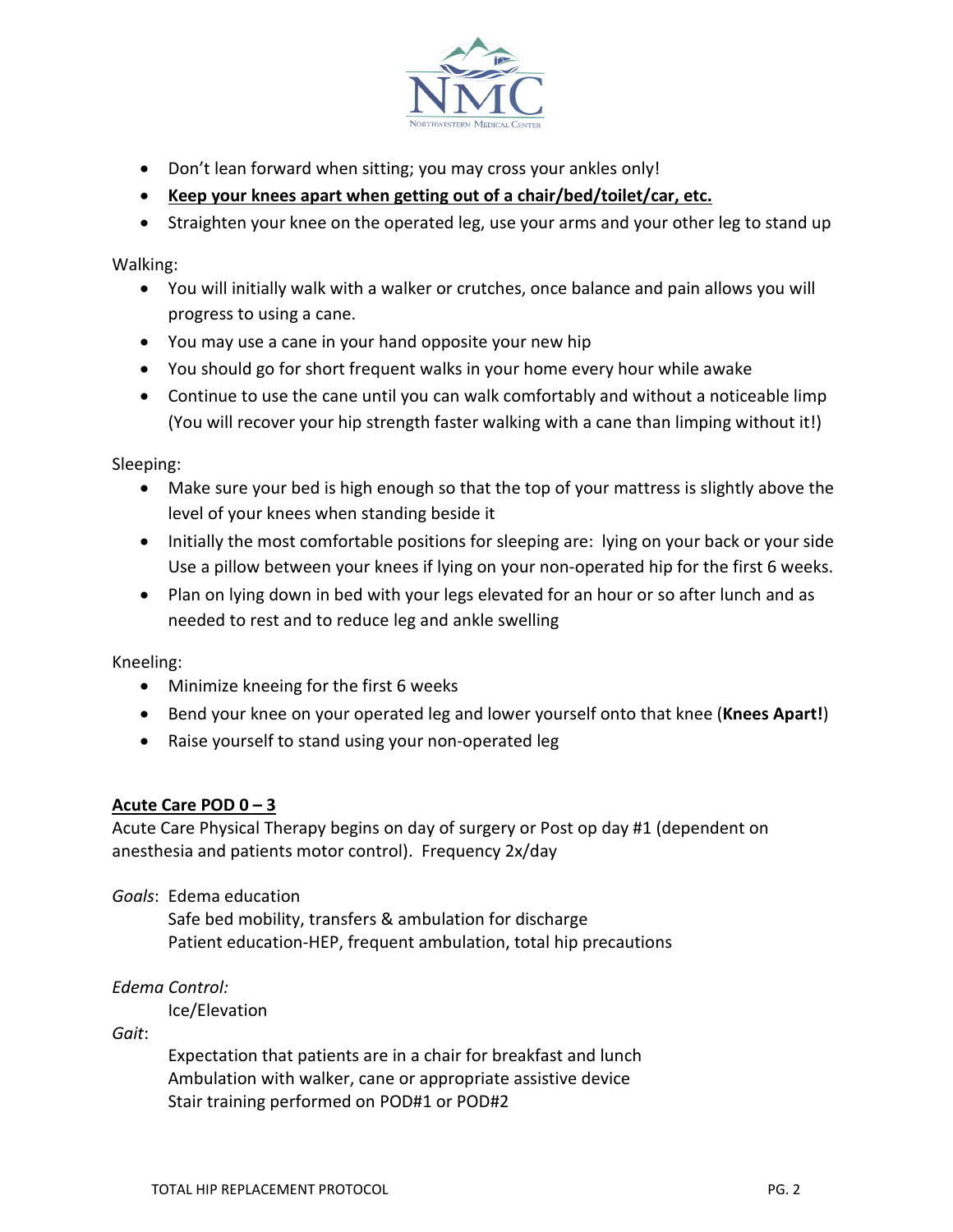

*Exercises*:

(see attached copy at end of document)

## **Phase One (Post Op Day 5 to Post Op Week 4)**

Outpatient physical therapy will begin. Aquatic PT can be considered once the incision is fully healed. Average frequency 2x/wk variations pending objectives & functional status. If anterior approach- therapists should keep in mind to avoid end range extension with ER. If performing extension exercises incorporate slight abduction which will protect the joint.

Home Compression Device: The home compression wraps should be used for the first 30 days after discharge. These will be worn for the  $1<sup>st</sup>$  week as often as 18hrs a day. The more you start to move around the less you will use them. You should always be wearing them at night when going to bed and whenever you are resting and not walking.

*Goals:* Control edema

Full knee and ankle AROM

Independent SLR and hip abduction in supine Independent with ADLs individualized to patient Patient demonstrates compliance with THR precautions

## *Edema Control (possible interventions may include):*

Ice/Elevation Kinesiotaping ESTIM Aquatic Therapy

## *Dressing change:*

Aquacell AG removed and re-applied at post op day 7-10. Leave in place an additional 7 days and then leave open to air. If incision is still draining re- apply Aquacell AG until no drainage. Patients may shower but should cover dressing with plastic wrap to keep it dry. Patients should not soak in bathtub, hot tub or pool until incision is healed, at least 2 weeks after surgery. If the therapist or patient note any wound problems such as progressive redness, pain, swelling, heat, and in particular drainage or fever, call the orthopedic office at (802) 524-8915

*Gait:*

Independent with ambulation without an antalgic gait with or without cane. Independent negotiating stairs with or without an assistive device Initial focus on household environment, progressed to community environment.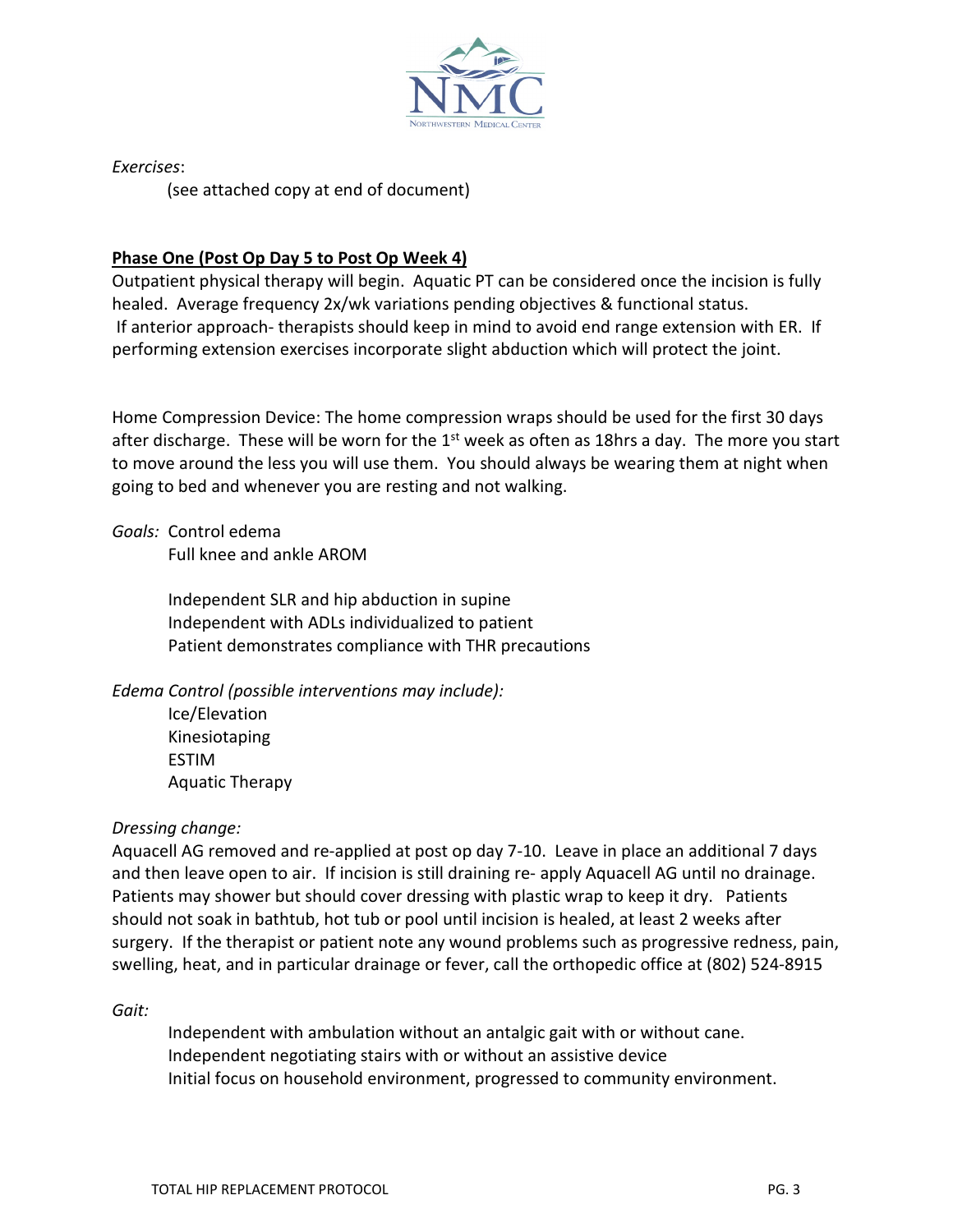

*Exercises:* Progression of ROM as tolerated (within total hip replacement precautions) Bicycle and/or recumbent stepper Progression of acute care home program (available at end of this document) Progressive Resisted Exercises, open/closed chain activities as tolerated Functional strengthening

## **Phase Two Weeks 6+**

Frequency 1-2x/wk to 1x/every other week with tapered frequency until goals are met or patient plateaus. (Average time 4–12 weeks). Documentation to justify variations pending objectives & functional status. NMC Physical Therapy will recommend that patients utilize our 'open gym' for continuation of non-skilled exercises developed by the therapist. Total Hip precautions will be followed until 6 weeks unless otherwise indicated by surgeon.

#### *Goals:*

Maximize AROM to equal to uninvolved  $MMT > or = 4+/5$  LE strength with patient specific functional activities Good proprioception with patient specific functional activities Independent gait without an assistive device (if safety allows) on uneven surfaces Independent negotiation of stairs, reciprocal gait pattern without rail/cane if safe Independent driving if applicable

## *Exercises:*

Progressive Resistive Exercises Functional Strengthening Proprioceptive Training/Neuromuscular Re-education/Balance exercises

#### **Acute Care Exercise Program that patient is discharged with:**

Ankle Pumps **Isometric Buttock Strengthening**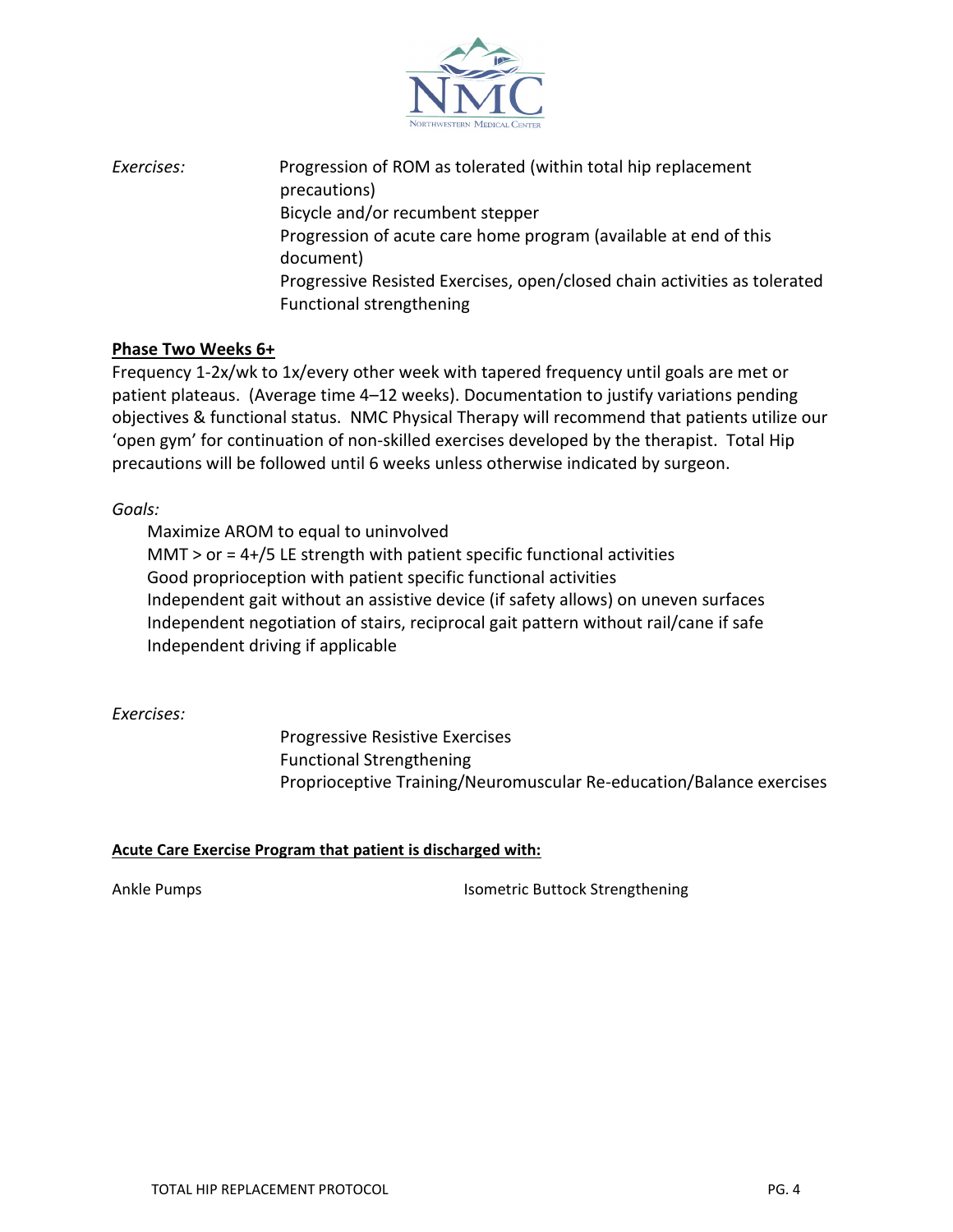

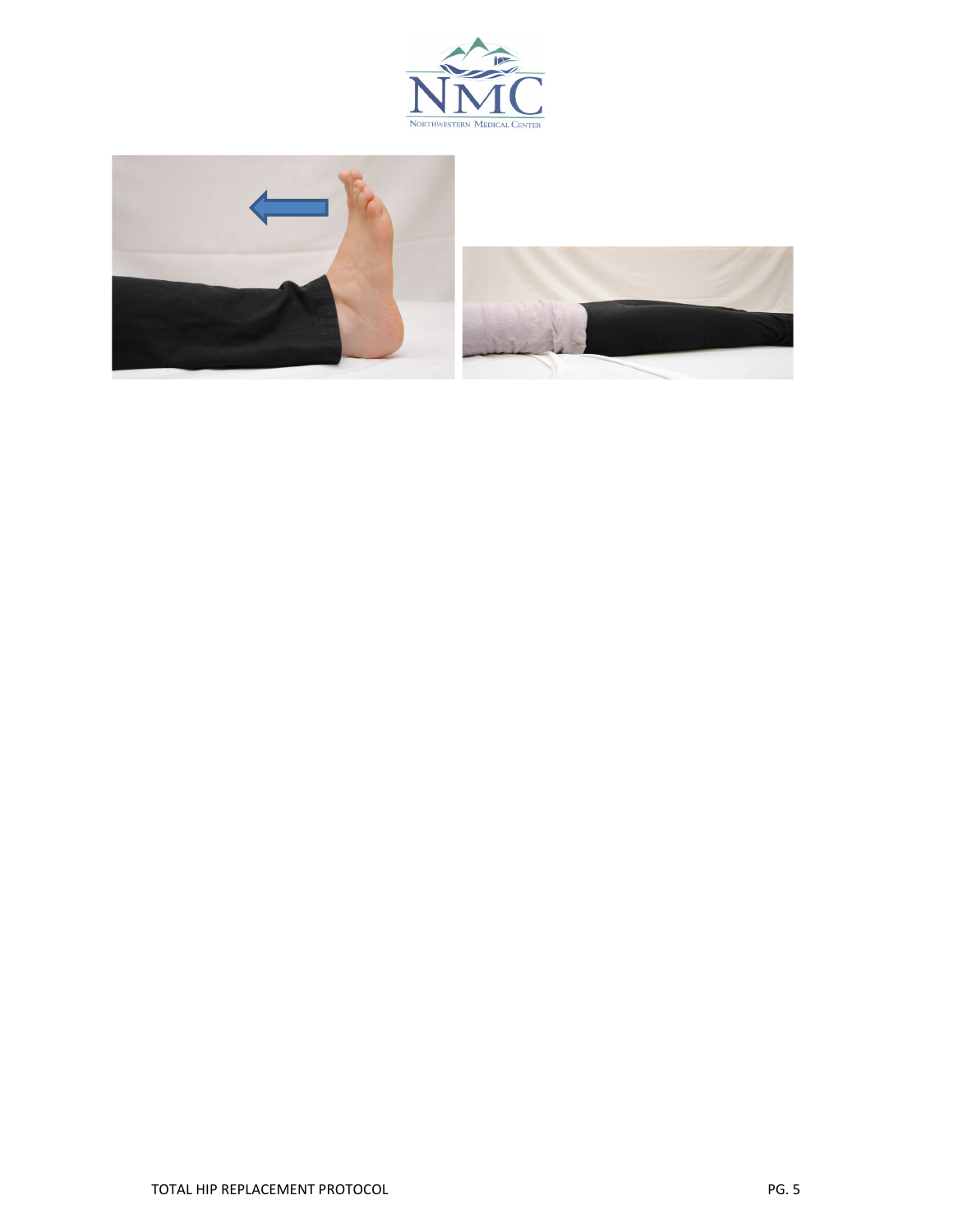

# Quadricep Sets Groin Stretch







Supine hip abduction Standing hip abduction



Straight Leg Raise



**Note Well:** Variances will be communicated by the surgeon directly to Rehabilitation Services.

**Monitoring Plan:** Rehab Chart Audit